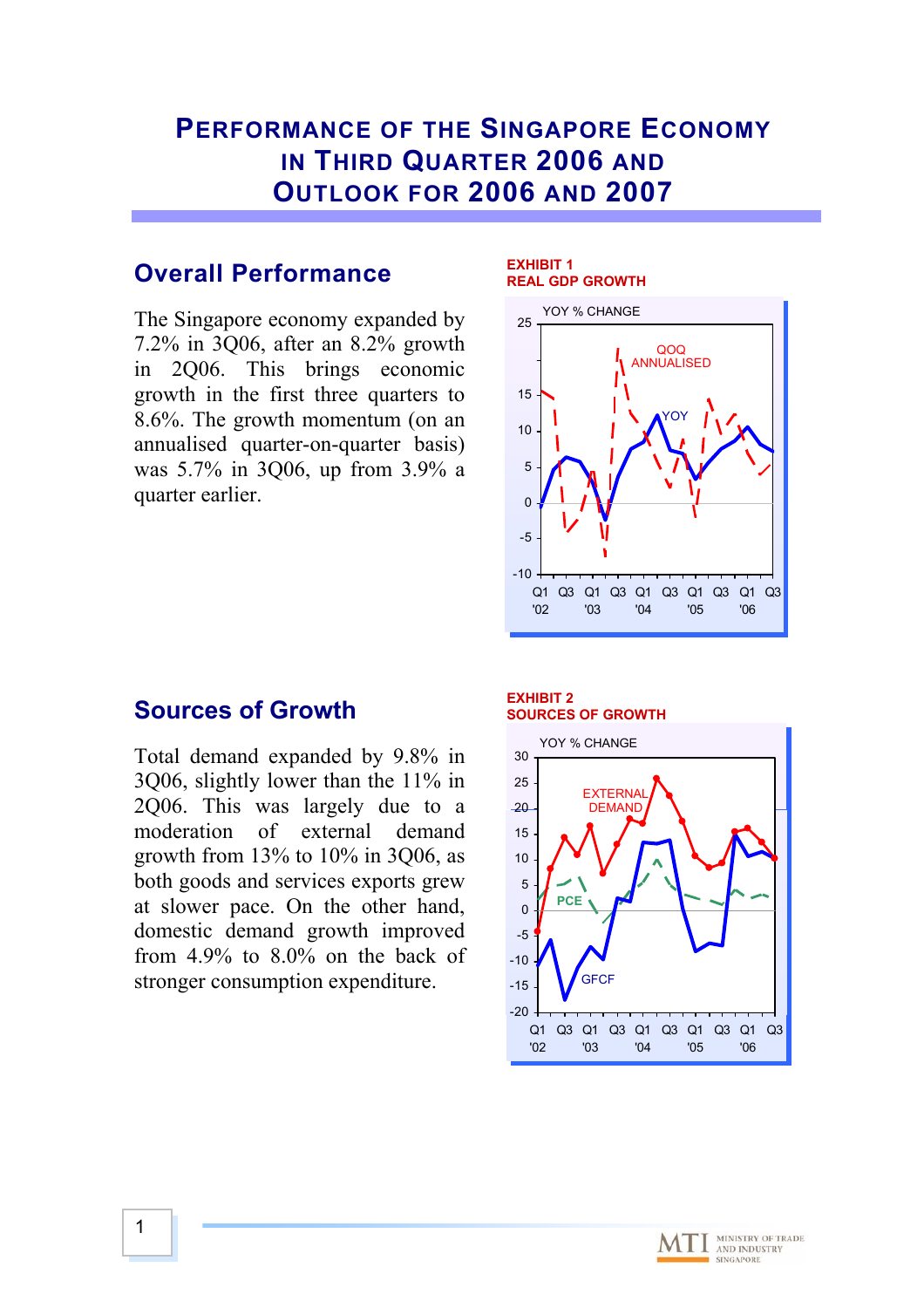## **Sectoral Performance**

trade sector on the back of strong external demand. The construction sector Economic growth was led by the manufacturing and wholesale and retail grew at a faster clip while the other major services sectors experienced a moderation in growth (see Annex).

**MANUFACTURING** expanded by 11% in 3Q06, down from 13% in the previous quarter. This was slower growth electronics, biomedical manufacturing, precision engineering and chemicals he transport engineering cluster continued to be the star performer, with an expansion of 39%, supported by robust performance in all its segments. **SECTOR** in the **THE** due to clusters





**THE** continue d to register positive growth in 3Q06, increas ing by a higher 2.3% compare d to 0.4% in 2Q06. Growth momentum (on a seasonally-adjusted quarter-on-qua rter annualised basis), however. Certified payments grew by 6.6%, higher than the 5.3% growth in 2Q06. Contract s awarded surged 160%, on the heels of a 43% increase in the previous qu arter. Large contracts awarded in the private industrial and commercial responsib le for the spike. CONSTRUCTION SECTOR contracted by  $3.0\%$ . segments were

#### **EXHIBIT 4 CONSTRUCTION SECTOR**



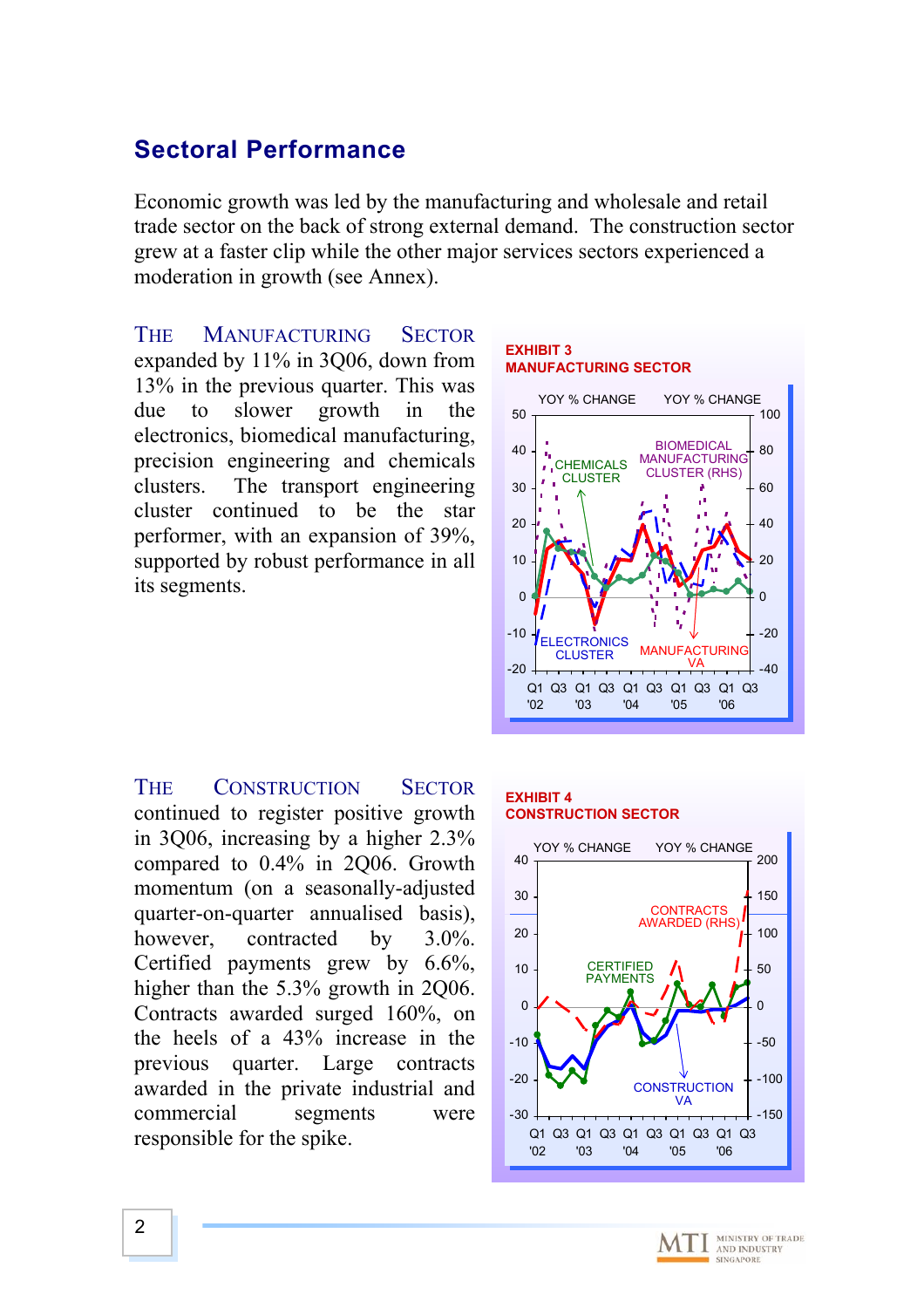WHOLESALE AND RETAIL TRADE SECTOR expanded 11% in 3Q06 after a 10% growth in 2Q06. The wholesale segment edged up during the quarter, supported by strong performance in non-oil re-exports. On the other hand, retail sales growth moderated from 8.6% in 2Q06 to 4.9% in the quarter. Excluding motor vehicles, retail sales rose by 2.9%, down from 5.3% in 2Q06. **THE** 

#### **EXHIBIT 5 WHOLESALE AND RETAIL TRADE SECTOR**



#### THE HOTELS AND RESTAURANTS SECTOR registered a 4.7% gain in 3Q06 following a 5.1% growth in 2Q06. Visitor arrivals rose 4.4% compared with 9.8% in the earlier quarter. Hotel room revenues rose by 28% due to higher average room rates. The average occupancy rate of hotels was 87% in 3Q06, similar to the same period last year.

#### **EXHIBIT 6 HOTELS AND RESTAURANTS SECTOR**



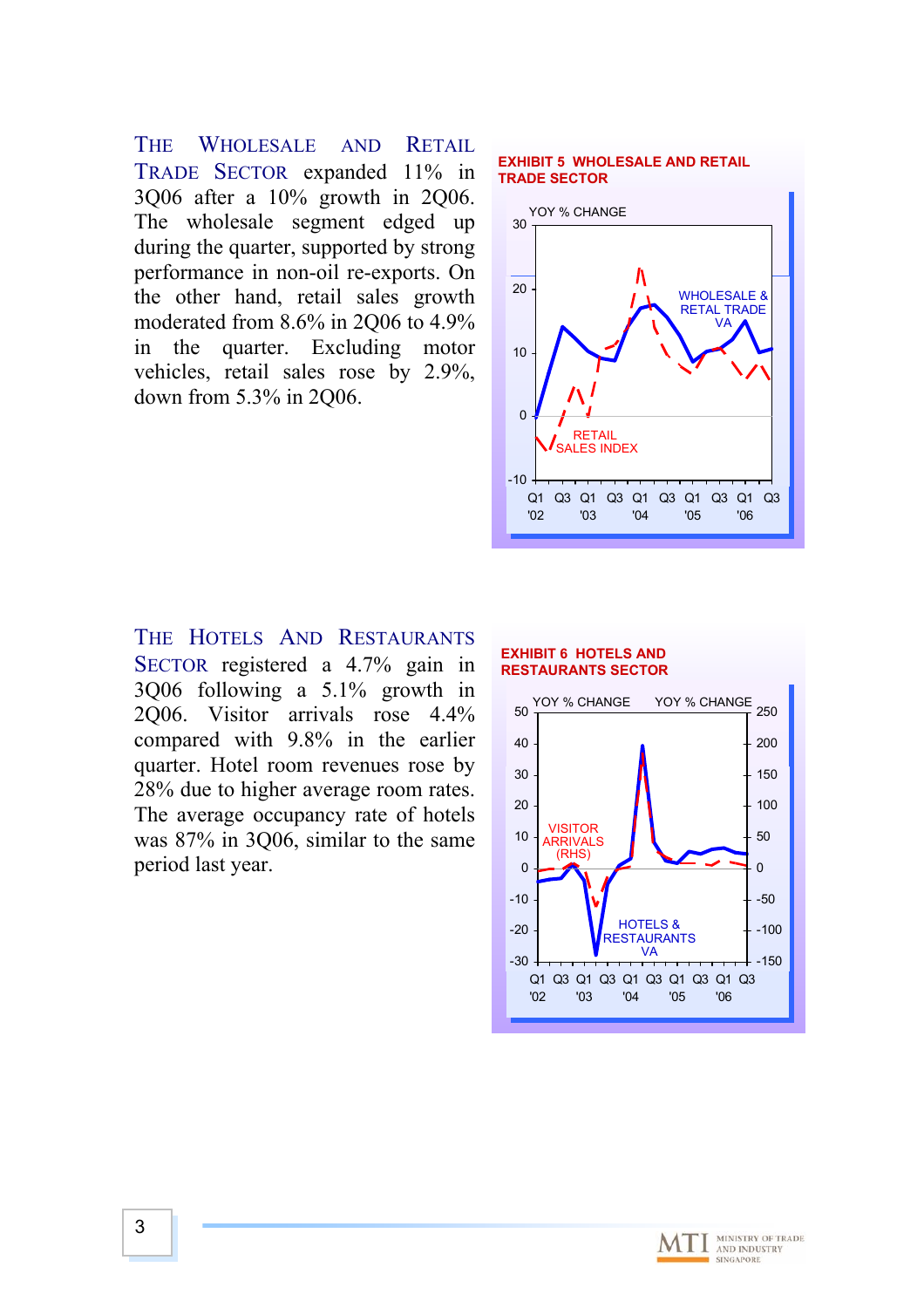however, turned in better performance, with higher growth in sea cargo handled and container throughput. In the communications segment, the number of mobile phone subscribers and international telephone call duration registered higher growth. The number of broadband subscribers continued to increase. GROWTH IN THE TRANSPORT AND COMMUNICATIONS SECTOR eased led to the moderation in growth of the air segment. The sea segment, slightly to 3.4% in 3Q06 compared to 3.6% in the previous quarter. Slower growth in air passengers and air cargo

### **EXHIBIT 7 TRANSPORT AND COMMUNICATIONS SECTOR**  $20 - 80$ YOY % CHANGE YOY % CHANGE



#### THE FINANCIAL SERVICES SECTOR

stock market. In particular, the fund management segment continued to see brisk business, suggesting that the broader investor climate has remained healthy. Both the domestic and offshore banking segments picked up, with the latter continuing to outperform on the back of stronger lending to non-bank customers. expanded by 8.4% in 3Q06 after growing 9.4% a quarter earlier. The expansion was generally broad-based across most segments, except for the



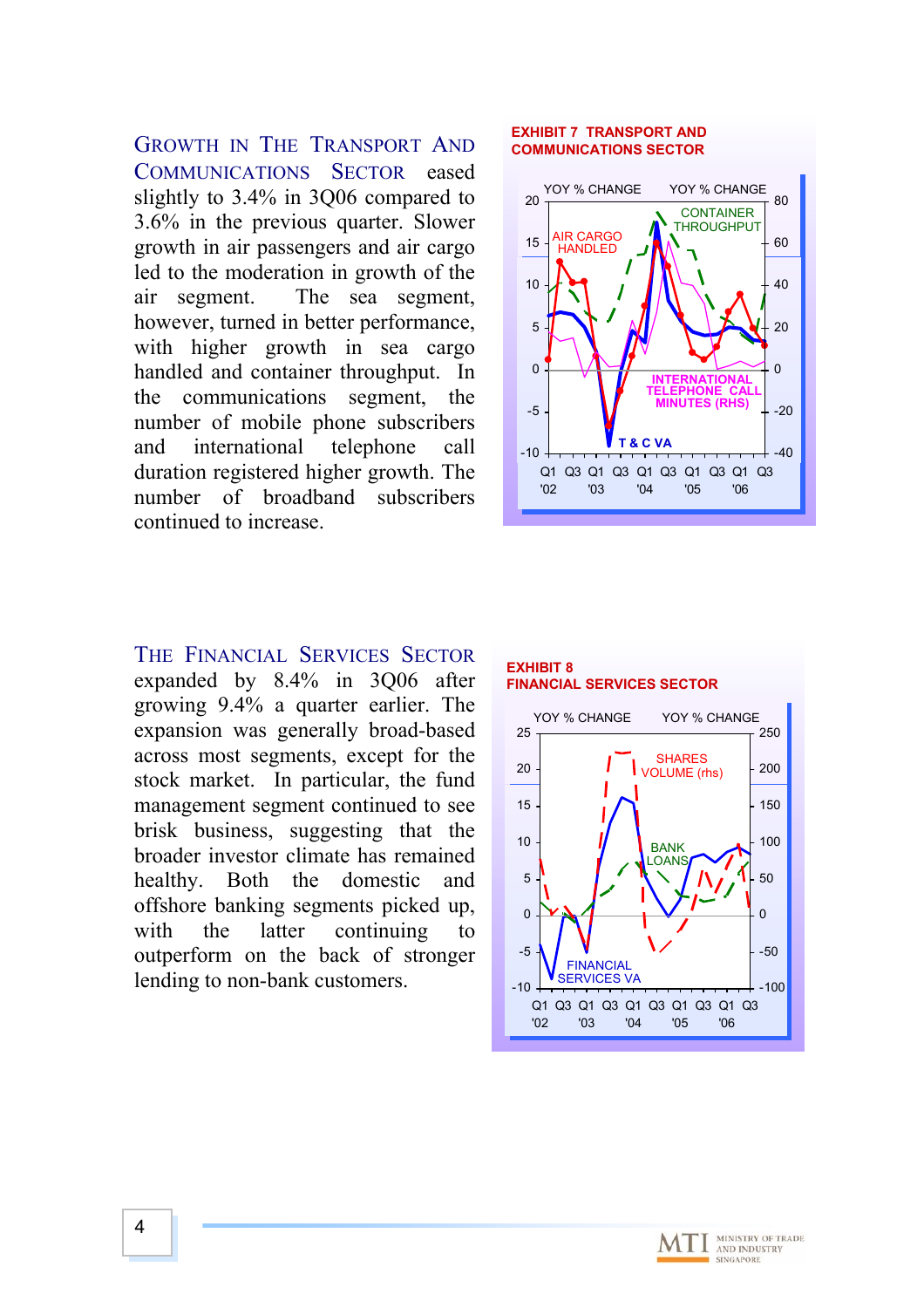THE BUSINESS SERVICES SECTOR registered a gain of 5.1% in 3Q06, easing from the 6.2% growth a quarter earlier due to a slowdown in most segments in the sector. The IT-related services, however, continued to grow strongly.

#### **EXHIBIT 9 BUSINESS SERVICES SECTOR**



## **Labour Market**

of 24,600 jobs. In manufacturing and construction, the respective gains were 1,300 and 5,500. The number of 1 workers retrenched in 3Q06 was  $2,300$ , lower than the  $3,200$  in the previous quarter. The growth in employment led to an improvement in the seasonally-adjusted unemployment rate from  $2.8\%$  in June 2006 to  $2.7\%$ in September 2006. Total employment grew strongly by 41,600 in 3Q06, higher than the 36,400 gains in 2Q06. This brings cumulative employment creation in the first three quarters to 123,100, surpassing the 113,300 gains for the whole of 2005. The bulk of the gains came from services, with an increase



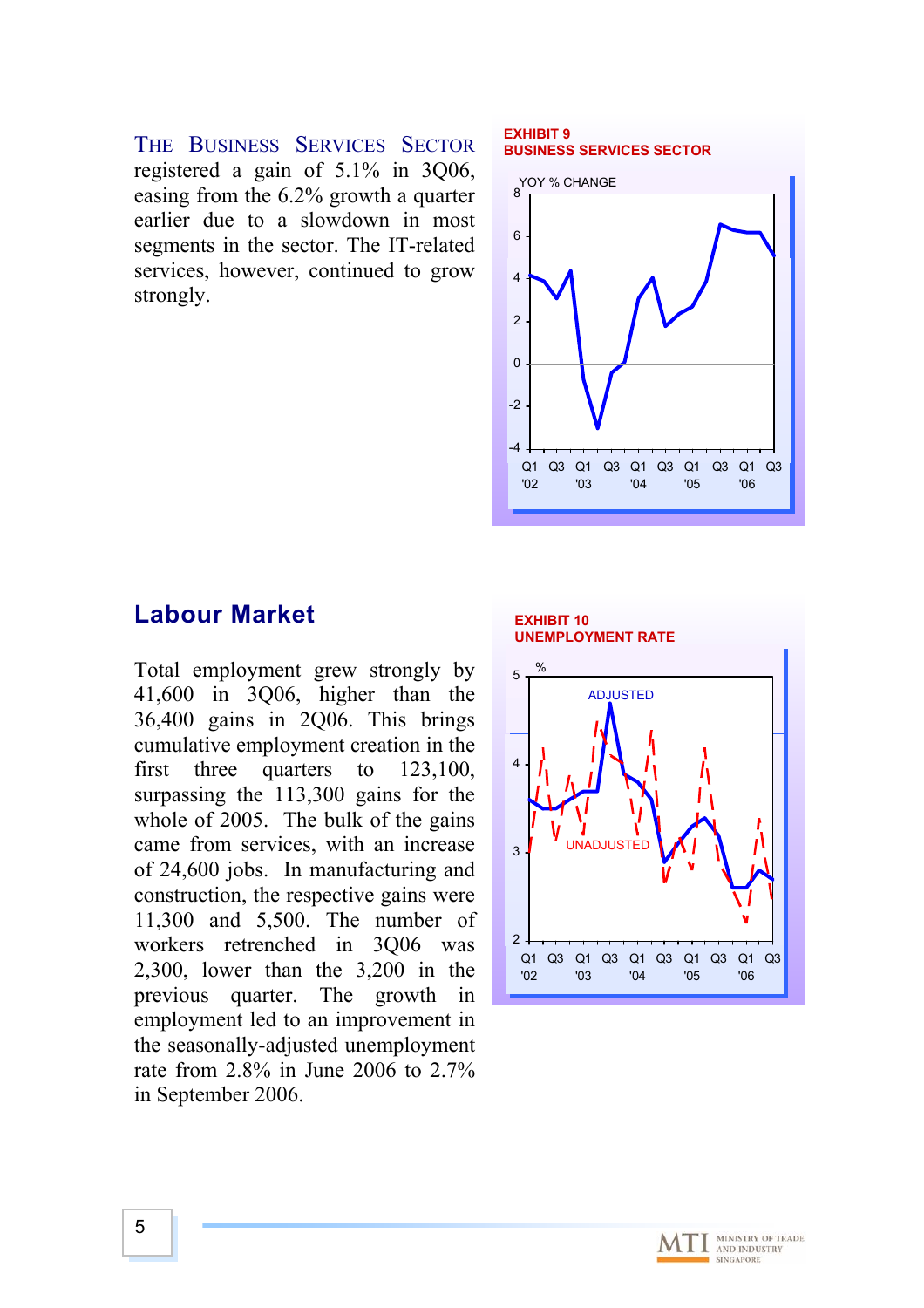### **Labour Productivity**

The moderation in GDP growth coupled with stronger employment gains led to a slowing of labour productivity growth from 1.7% in 2Q06 to 0.4% in 3Q06. At the sectoral level, the wholesale and retail trade sector experienced the largest increase of 6.0% followed by manufacturing (2.5%) and transport and communications (0.1%). The other sectors, however, registered declines in labour productivity, viz, business services  $(-6.7\%)$ , construction  $(-4.1\%)$ , hotels and restaurants  $(-2.8\%)$ , financial services (-0. 4%) and other s ervices (-1.2%).

#### **EXHIBIT 11 LABOUR PRODUCTIVITY**



### **Business Costs**

Due to slower productivity growth, overall unit labour cost (ULC) edged up 1.9% in 3Q06, higher than the 0.3% gain in the previous quarter.

The unit business cost (UBC) of manufacturing also increased at a faster pace, from 1.2% in 2Q06 to 1.7% in 3Q06. This was mainly due to a smaller decline in the sector's ULC c ompared to 2Q06.

#### **EXHIBIT 12 UNIT BUSINESS COST & UNIT LABOUR COST**



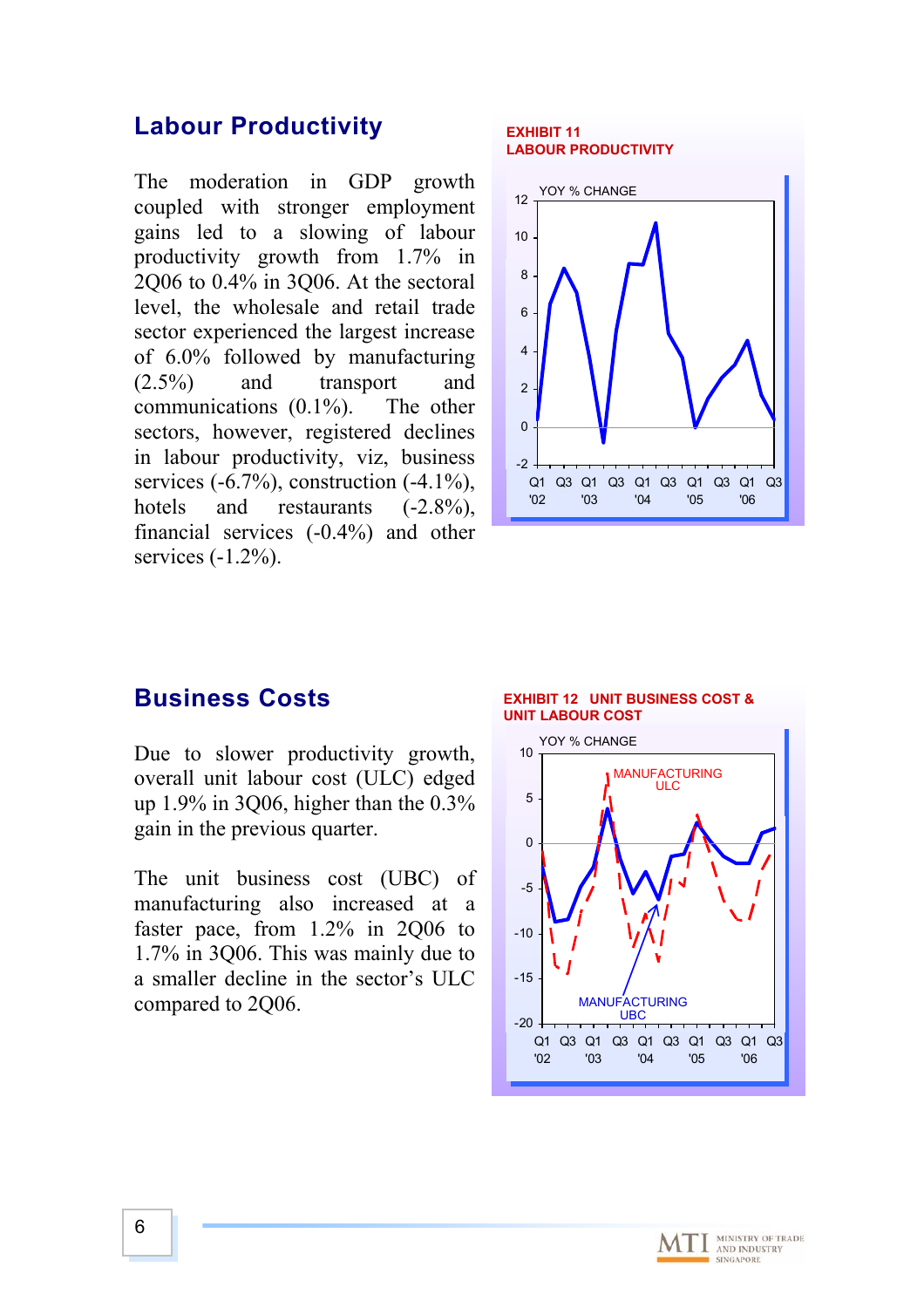### **External Trade**

Singapore's external trade expanded by 13% in 3Q06, down from 18% in 2Q06. Total exports grew 12% compared with 17% a quarter earlier. The increase in non-oil domestic exports m oderated from 15% in 2Q06 to 6.3% in 3Q06, due to slower in creases in both electronics and none lectronics domestic exports. Non-oil im ports (excluding aircraft and ships) r ose 8.6% after posting 14% growth in th e preceding quarter. In volume te rms, total trade increased by 11% c ompared to 15% in the previous q uarter.



Prior to 2004, data excludes trade with Indonesia.

### **Investment Commitments**

Fixed asset investment amounting to \$2.0 billion were committed in the manufacturing sector in 3Q06, similar to the level in the previous quarter. When these commitments are fully operational, they would generate a value added of \$2.1 billion and create almost  $3,200$  jobs, of which  $61\%$ would be for skilled workers.

Total business spending commitments in services promoted by EDB amounted to \$605 million in 3Q06. When fully operational, these commitments would generate a value added of \$853 million and create over 1 ,600 jobs. Almost all of these jobs w ould be for skilled workers.

### **EXHIBIT 14 MANUFACTURING INVESTMENT COMMITMENTS**



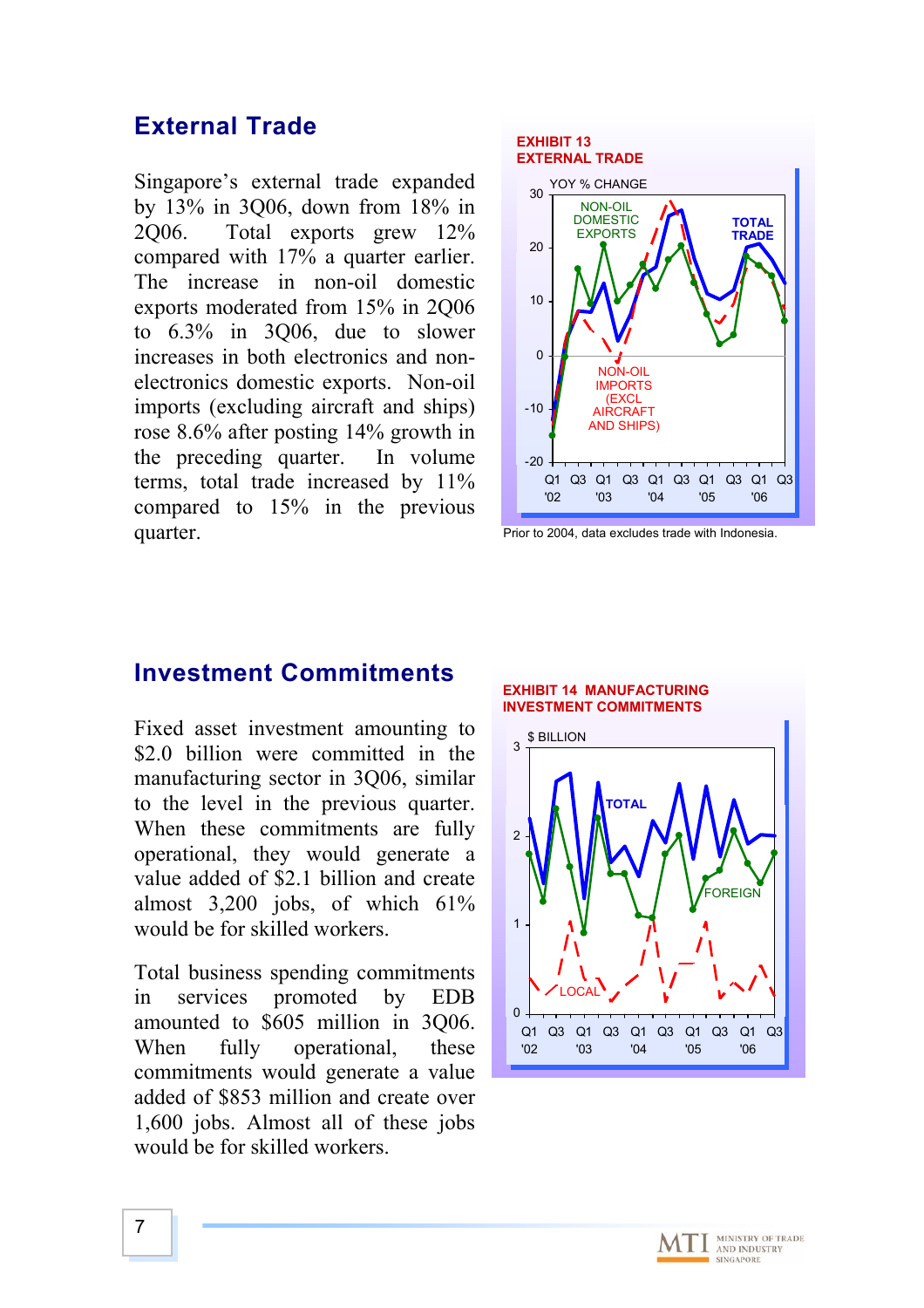### **Balance of Payments**

Singapore's overall balance of payments registered a smaller surplus of \$4.0 billion in 3Q06, down from \$5.1 billion in 2Q06. This reflected larger net outflows from the capital and financial account while the current account surplus remained at \$16 billion. Consequently, Singapore's official foreign reserves rose to \$206 billion, which is equivalent to 6.6 months of merchandise imports.

#### **EXHIBIT 15 BALANCE OF PAYMENTS**



### **Consumer Price Inflation**

The CPI rose by 0.7% year-on-year in Q06, down from 1.2% in 2Q06. Two 3 education and stationery (1.6%) and healthcare categories posted higher price increases, viz, clothing and footwear (2.3%) and food (1.8%). Costs of housing  $(2.1\%)$ , (0.9%) also rose but at a slower pace. Costs of transportation and communications fell (-1.7%) as a result of lower car prices while costs of recreation and other items declined marginally  $(-0.1\%)$ .



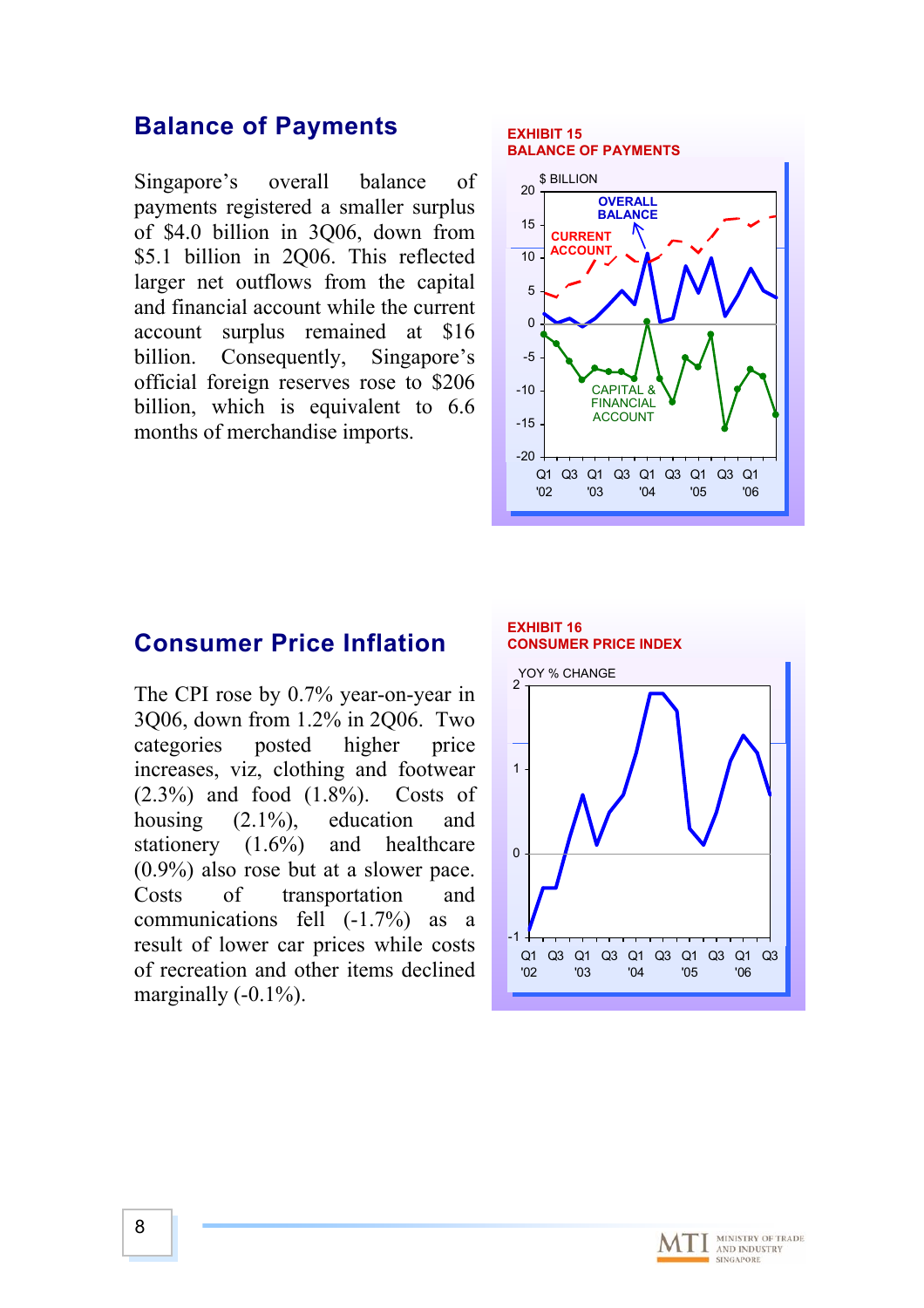## **Outlook for 2006 and 2007**

The Singapore economy continued to grow strongly at 7.2% in 3Q06, bringing growth for the first nine months to 8.6%. The robust growth was led by manufacturing and wholesale and retai l trade sectors on the back of strong external demand.

Going forward, the global economic prospects are expected to moderate. In the US, the pace of growth is slowing, due partly to a correction in the housing market. This will pose a drag on other economies given the weaker demand for their exports. The outlook of the EU economy will also be dampened somewhat by the hike in value added tax in Germany although this will be mitigated by strong business investment growth. In Asia, Japan's growth is expected to remain resilient, underpinned by continued strength from the corporate sector and labour market. The rapid expansion in China and India are expected to ease slightly d ue to slower export growth and the impact o f higher interest rates.

will have a dampening effect on production in the short term. But the in dustry is expected to continue its growth trajectory. Research house G artner has forecast worldwide semiconductor sales to grow by 9.2% in 2007, just a notch lower than the 10.4% forecast for 2006. In the semiconductor industry, inventory levels have increased, which

Domestically, forward-looking ind icators paint a mixed picture. The composite leading index fell in the thir d quarter, its first decline in seven quarters. On the other hand, the busin ess expectations surveys show that firms in both the manufacturing and services sectors expect business conditions to improve.

from the record levels in July, they remain high and vulnerable to supply Overall, the economic outlook re mains benign. But there are several downside risks. First, a sharp correctio n in the US housing market could have knock-on repercussions on the US economy and rest of the world. Second, inventory adjustments in the semiconductor industry could pose a drag on the electronics industry. Third, although oil prices have retreated shocks. Other risks include the huge global imbalances, Avian flu pandemic and terrorism.

Taking into account the above factors, the Ministry of Trade and Industry has revised the 2006 economi c growth forecast from 6.5-7.5% to 7.5-8.0%. Economic growth in 2007 is expected to be 4.0-6.0%.

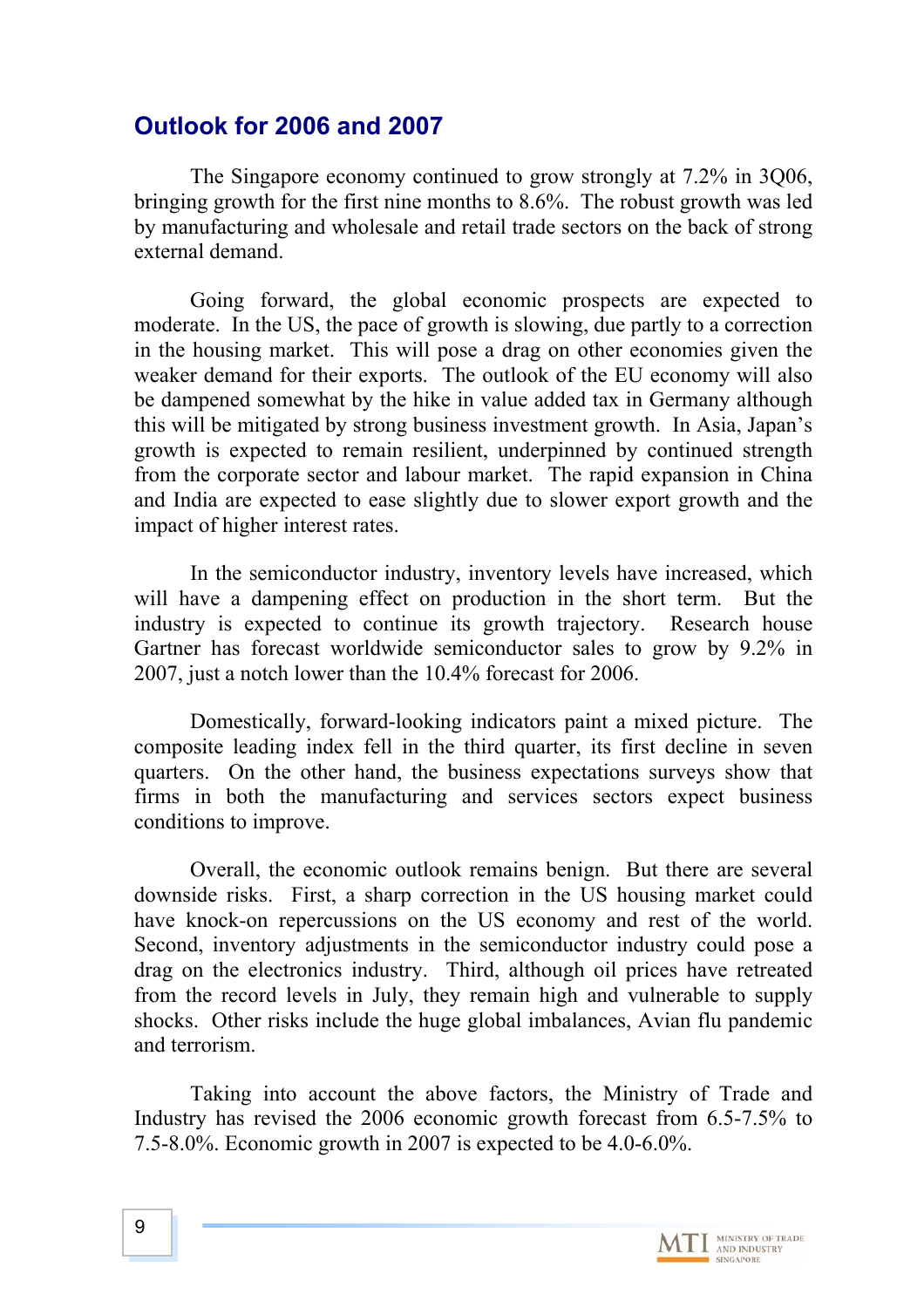



<span id="page-9-0"></span> $<sup>1</sup>$  The y-axis of the chart on business expectations represents the net weighted balance of companies that</sup> predict an improvement in business situation. This is derived from the weighted percentage of companies in the survey that predict better business minus the weighted percentage of companies that predict worse business.



MINISTRY OF TRADE<br>AND INDUSTRY<br>SINGAPORE

 $\overline{a}$